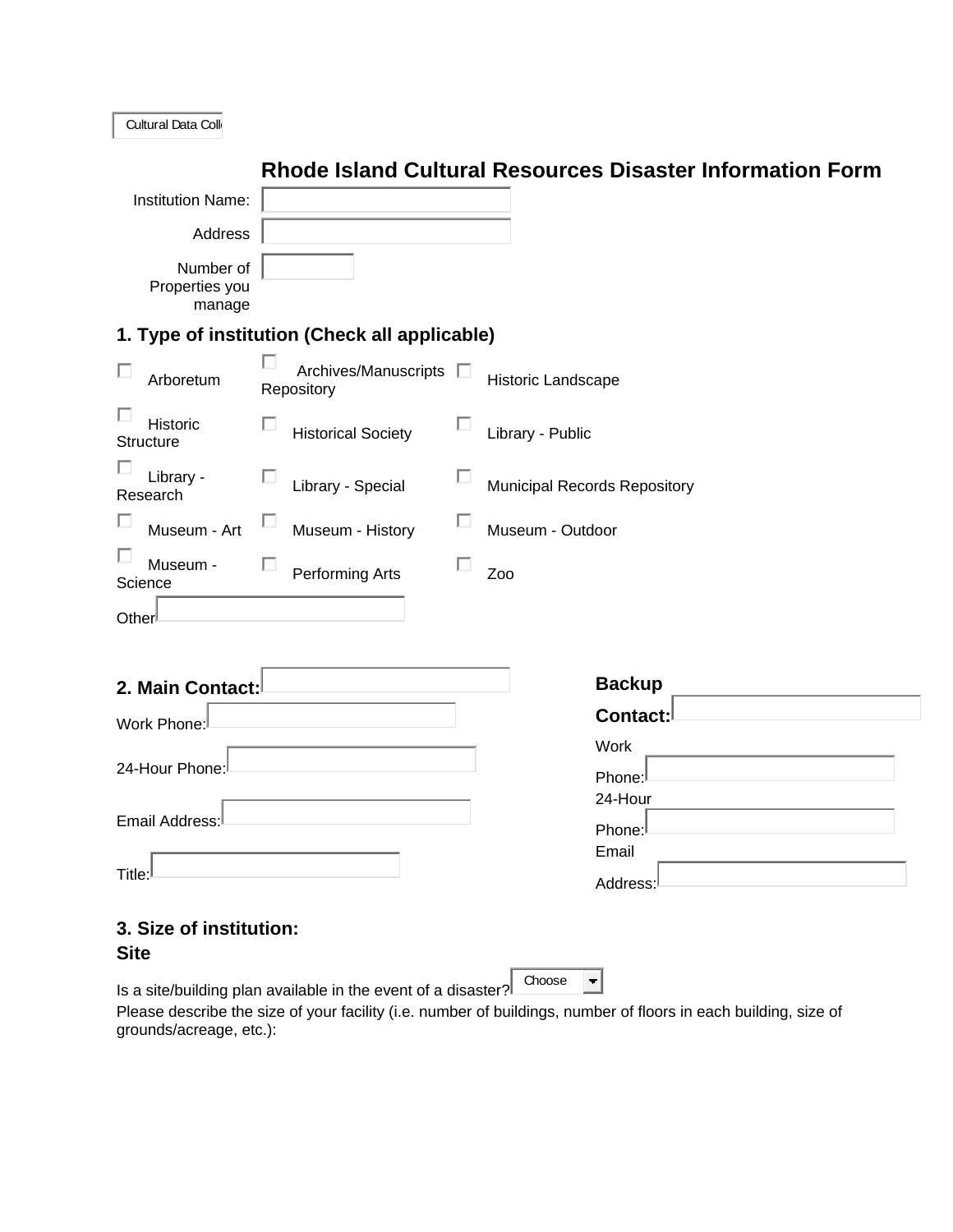|                                                                               | ٠       |
|-------------------------------------------------------------------------------|---------|
| ,,,,,,,,,,,,,,,,<br>×<br>87<br>x<br>٠<br>٠<br>٠<br>x<br>٠<br>٠<br>٠<br>٠<br>÷ | т<br>÷. |

| Average number of staff on-site per day: |        |
|------------------------------------------|--------|
| Does the institution host group tours?   | Choose |
| Average number of visitors per day:      |        |

|   | 4. Does the institution have a catalog/finding aids/shelf list? $\stackrel{1}{\sim}$<br>If so, please indicate the format: | Choose |  |
|---|----------------------------------------------------------------------------------------------------------------------------|--------|--|
| O | Paper                                                                                                                      |        |  |
| О | Electronic - Internal                                                                                                      |        |  |
| O | Electronic - external                                                                                                      |        |  |
|   | Choose<br>Would the item(s) be available in the event of a disaster? $\mathbin{\llcorner}$                                 |        |  |

# **5. Does the institution have an institutional disaster plan/ Is it Rhode Island's disaster plan?** Choose

| pian : :                                                                                 |        |  |
|------------------------------------------------------------------------------------------|--------|--|
| If so, please respond to the following questions:                                        |        |  |
| What is the date of the most recent revision?                                            |        |  |
| Has the institution worked with other institutions in developing this<br>plan?           | Choose |  |
| If so, please list the partnering institutions below:                                    |        |  |
|                                                                                          |        |  |
| Has there been contact with the fire and/or police departments and<br>emergency manager? | Choose |  |
| Is this plan on file with the emergency manager?                                         | Choose |  |
| Is this plan on file with the fire department?                                           | Choose |  |
| Choose<br>6. Is the institution in a flood plain?                                        |        |  |

# **7. Insurance: Does the facility have:**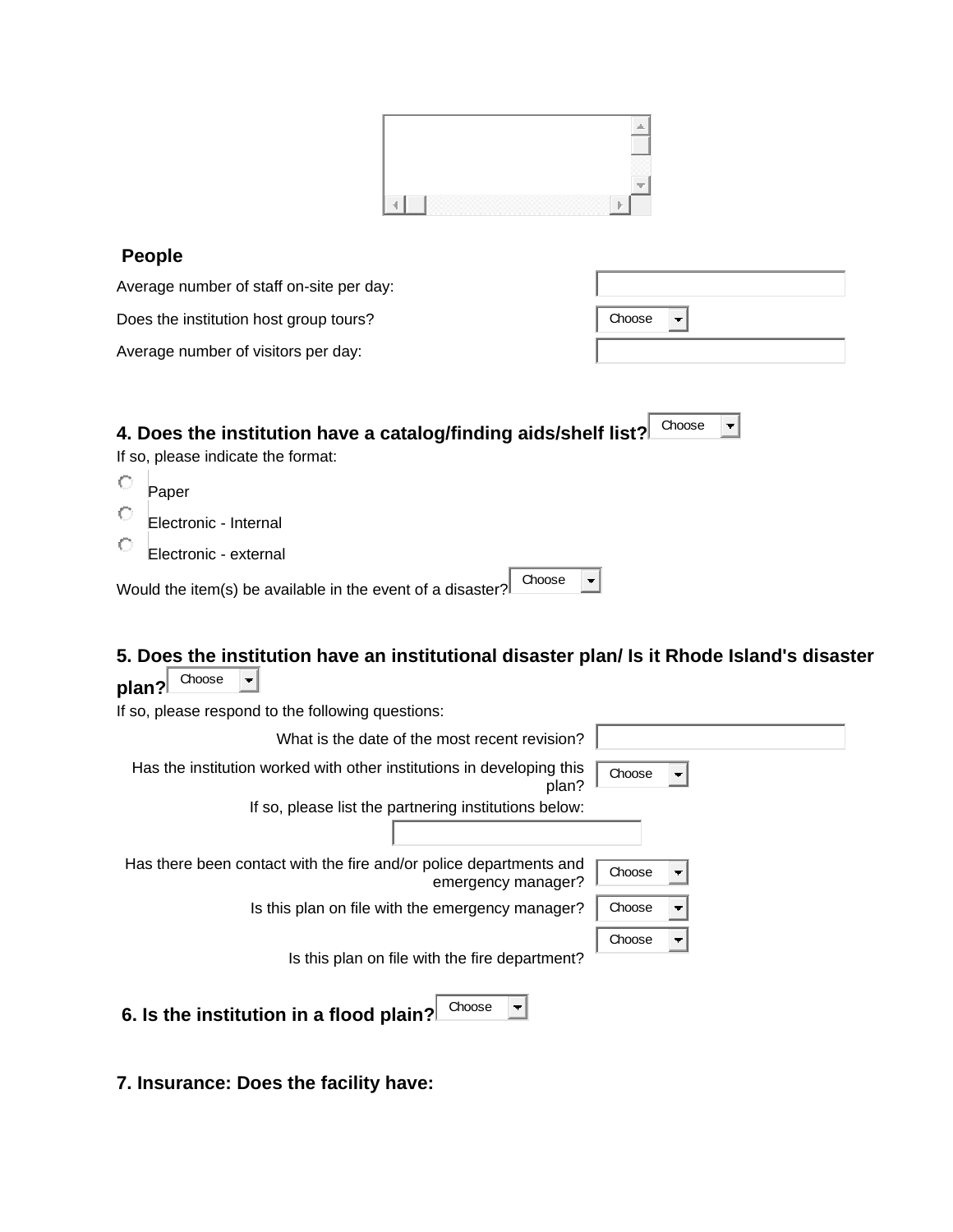| Federal flood insurance? $\vert$ Choose $\vert \cdot \vert$       |             |  |
|-------------------------------------------------------------------|-------------|--|
| Property Insurance - building? $\vert$ Choose $\vert \cdot \vert$ |             |  |
|                                                                   | Choose $\ $ |  |
| Property Insurance - objects/collections?                         |             |  |

## **8. What kinds of collections/materials does the institution house? (Check all that apply)**

| Archaeological               | Archives/Manuscripts                            | Armor | Arms and                      |          | Audio/Visual (film, reel-to-reel, etc.) |
|------------------------------|-------------------------------------------------|-------|-------------------------------|----------|-----------------------------------------|
| <b>Blueprints</b>            | Books - Circulating                             |       | Books - Rare                  |          | CDs and DVDs                            |
| Ethnographic                 | <b>Glass and Ceramics</b>                       |       | Historic<br><b>Structures</b> |          | <b>Living Animals</b>                   |
| <b>Living Plants</b>         | Machinery                                       |       | Maritime<br>Artifacts         |          | <b>Maritime Vessels</b>                 |
| <b>Metal Objects</b>         | Microforms                                      |       | Paintings                     | $etc.$ ) | Paper (newspapers, maps, broadsides,    |
| Photographs<br>and Negatives | Sculpture                                       |       | Taxidermy<br>Specimens        |          | <b>Textiles</b>                         |
| <b>Wood Objects</b>          |                                                 |       |                               |          |                                         |
|                              | Other (Please specifiy as many types as needed: |       |                               |          |                                         |

## **9. Do any of the following potential hazards exist in the institution's collections? (Check all applicable)**

| Arsenic (taxidermy, textiles, etc.) | Firearms -<br>Ammunition | Nitrate film |
|-------------------------------------|--------------------------|--------------|
| Chemicals (Please specify):         |                          |              |
| Flood Zone:                         |                          |              |
| Other (Please specify):             |                          |              |

## **10. Has prioritization of the collections been done to identify the most important ones to**

| be recovered first in the event of a disaster? | Choose | I – I |
|------------------------------------------------|--------|-------|
| If so, where does this list reside?            |        |       |
| Who is aware of the priorities?                |        |       |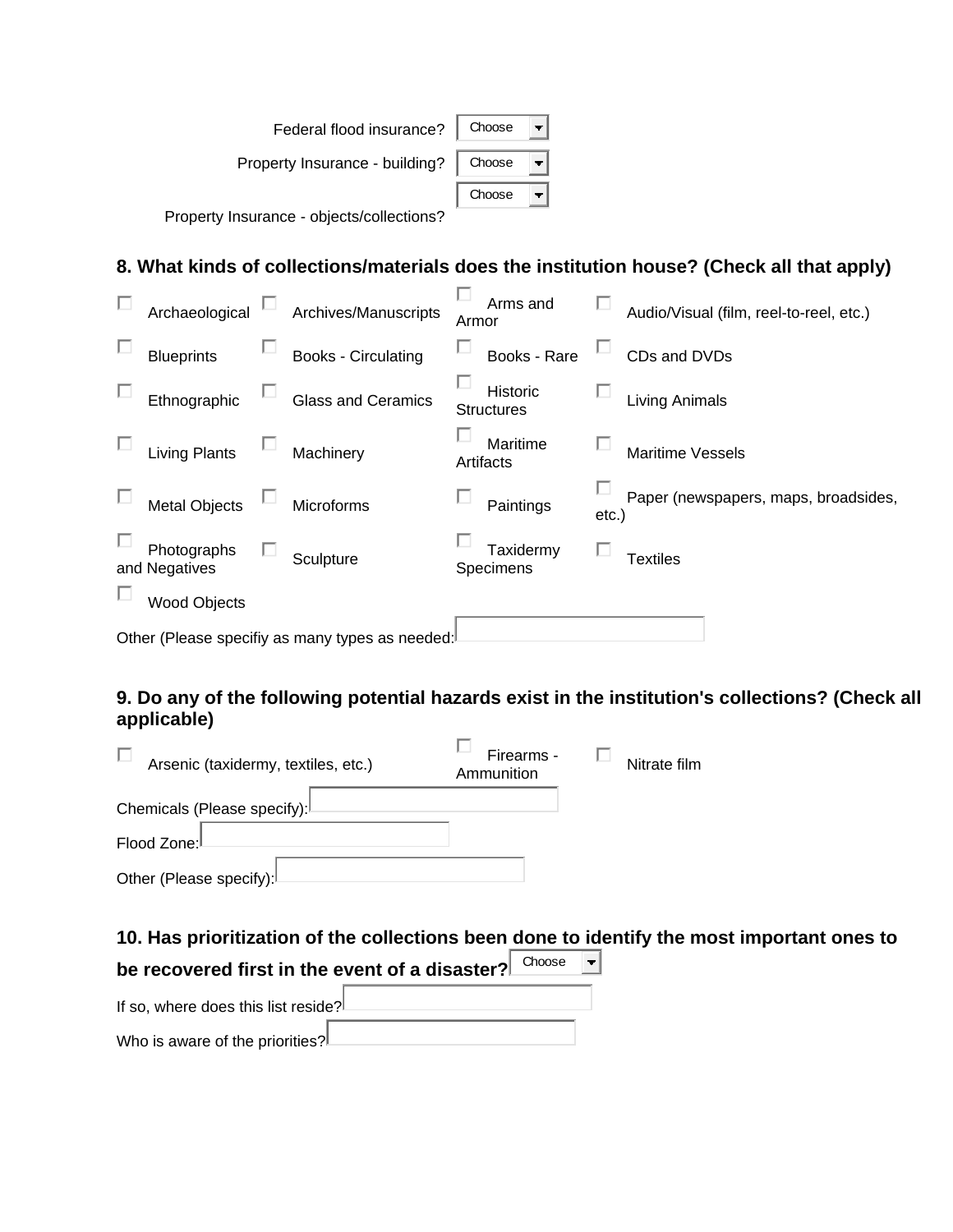# 11. Does the institution have disaster recovery supplies on hand?<sup> Choose</sup>

If yes, what is included in the supply list?

### **12. What kind of recovery expertise will be needed in the event of a disaster? (Check all applicable)**

| Book/paper restoration   | <b>Building</b><br>Conservation | Building drying      |
|--------------------------|---------------------------------|----------------------|
| Commercial freeze-drying | Electronic<br>media recovery    | Film restoration     |
| Object conservation      | Off-site<br>storage             | Off-site work space  |
| Photograph conservation  | Project<br>supervision          | Textile conservation |
| Other (Please specify):  |                                 |                      |

#### **13. What type of immediate, fundamental security needs would the facility have in the event of a large-scale disaster?**

| 88 B.B<br>œ<br>×<br>œ<br>÷<br>w<br>٠<br>w<br>٠ | ٠<br>W. |
|------------------------------------------------|---------|

## **14. Does the facility have any of the following on-site? (Check all applicable)**

| <b>Climate Controls</b> | Fire/Detection $\square$<br>Alarms | <b>Fire Suppression Systems</b> |
|-------------------------|------------------------------------|---------------------------------|
|                         |                                    | <b>Security System</b>          |
| Generator               | Generator<br>plug-in               |                                 |
|                         |                                    |                                 |

#### **15. What type of resources could the institution offer in the event of a disaster?**

| Internet Access          | Kitchen<br>Facility | Meeting Room space |
|--------------------------|---------------------|--------------------|
| Others (please specify): |                     |                    |